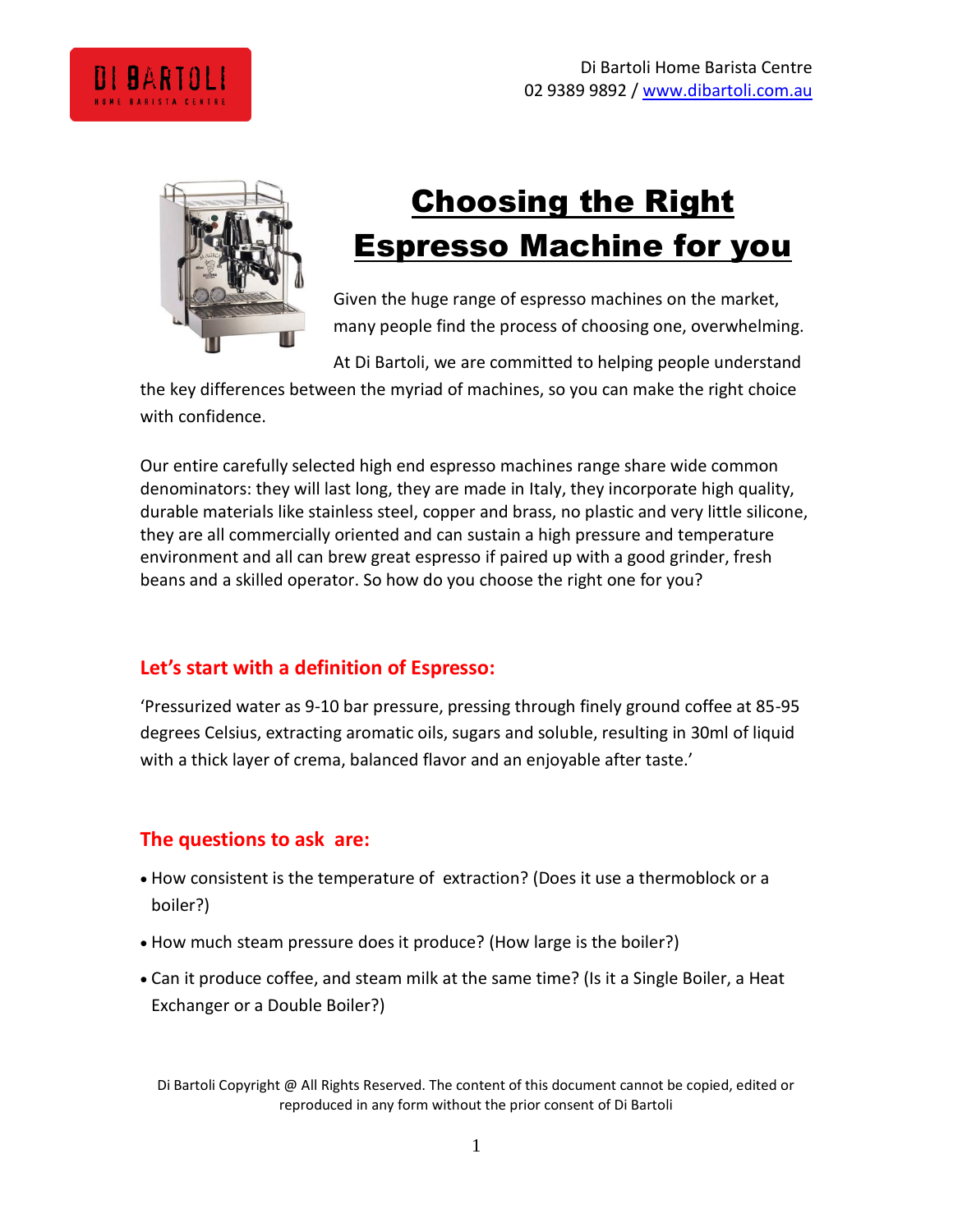



## **Consistent Temperature for Extraction**

Almost all coffee drinks start with a 30mL shot of espresso. To this, hot textured milk is added to give us, the latte, the cappuccino, and the flat white. Nowadays there are 2 common technologies employed by coffee machines to deliver hot water for brewing, a thermoblock and a boiler.

A boiler holds a volume of water, which it heats and maintains at the correct temperature. A thermoblock on the other hand employs a block of aluminum to heat the water on demand. The thermoblock makes for a very compact, lightweight and low cost machine. Unfortunately, the temperature of the water during extraction tends to fluctuate, slightly souring as the temperature dips, and slightly burning the coffee as it peaks.



There really is no contest, a boiler machine, provided it is well maintained, will provide you with better coffee. At Di Bartoli, we think that if you are discerning about your coffee, then a boiler machine is the one for you. Our entire machine range employs boiler only variations: Single, HX and Twin, no thermoblock.

Di Bartoli Copyright @ All Rights Reserved. The content of this document cannot be copied, edited or reproduced in any form without the prior consent of Di Bartoli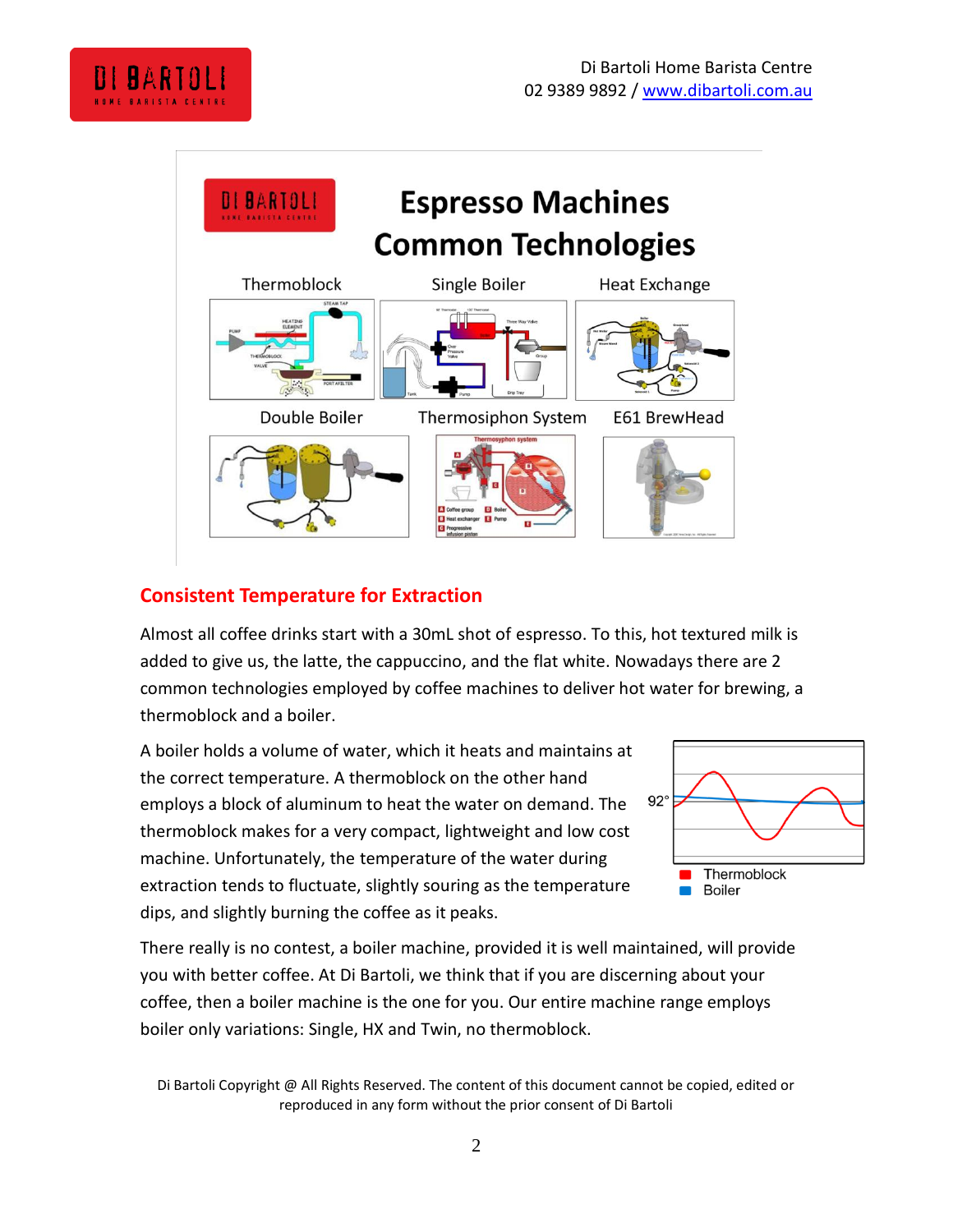### **How much steam pressure does it produce?**

An excellent Latte (or flat white, or cappuccino) is silky smooth (microfoam), and is made from well textured milk. Good steam pressure and a good steam nozzle, combined with good technique, allow us to achieve this.

Thermoblock does not deliver sufficient pressure. Boiler size will tell you how much steam pressure the machine will deliver consistently. Boiler sizes vary greatly across the range of coffee machines. Anywhere from 100mL to 2.7Litres.

#### **Can it produce coffee and steam milk at the same time?**

A Single Boiler coffee machine will extract coffee, and steam milk, but not at the same time. After extracting coffee, the machine must be put in 'steaming mode', after 30 seconds to a minute, the boiler will have heated up, and you will be able to texture milk. A Single Boiler is great for making coffee for two, but for entertaining guests you will find it too time consuming.

A Heat Exchanger machine (or twin boiler) will allow you to do both at the same time. Need to produce a dozen coffees, one after another? No problem.

### **How to Choose between Single Boiler, Heat Exchange (HX) or Twin Boiler?**

**Single boiler** machines are mostly suited for coffee connoisseurs who upgrade from a non espresso coffee maker or from a thermoblock machine, It is also suitable as a first machine buy for the novice who appreciate their coffee and want to replicate their favorite barista coffee quality at home. These machines will not be suitable for anyone who wishes to make more than 3-4 milk coffee consecutively.

SINGLE BOILER DIAGRAM

With any **Heat Exchanger**, you can steam milk and make coffee at the same time and maintain high quality standards. Those machines are also more commercially built, and will last longer. This is the most popular technology for home use nowadays and we will recommend it in most cases.



Di Bartoli Copyright @ All Rights Reserved. The content of this document cannot be copied, edited or reproduced in any form without the prior consent of Di Bartoli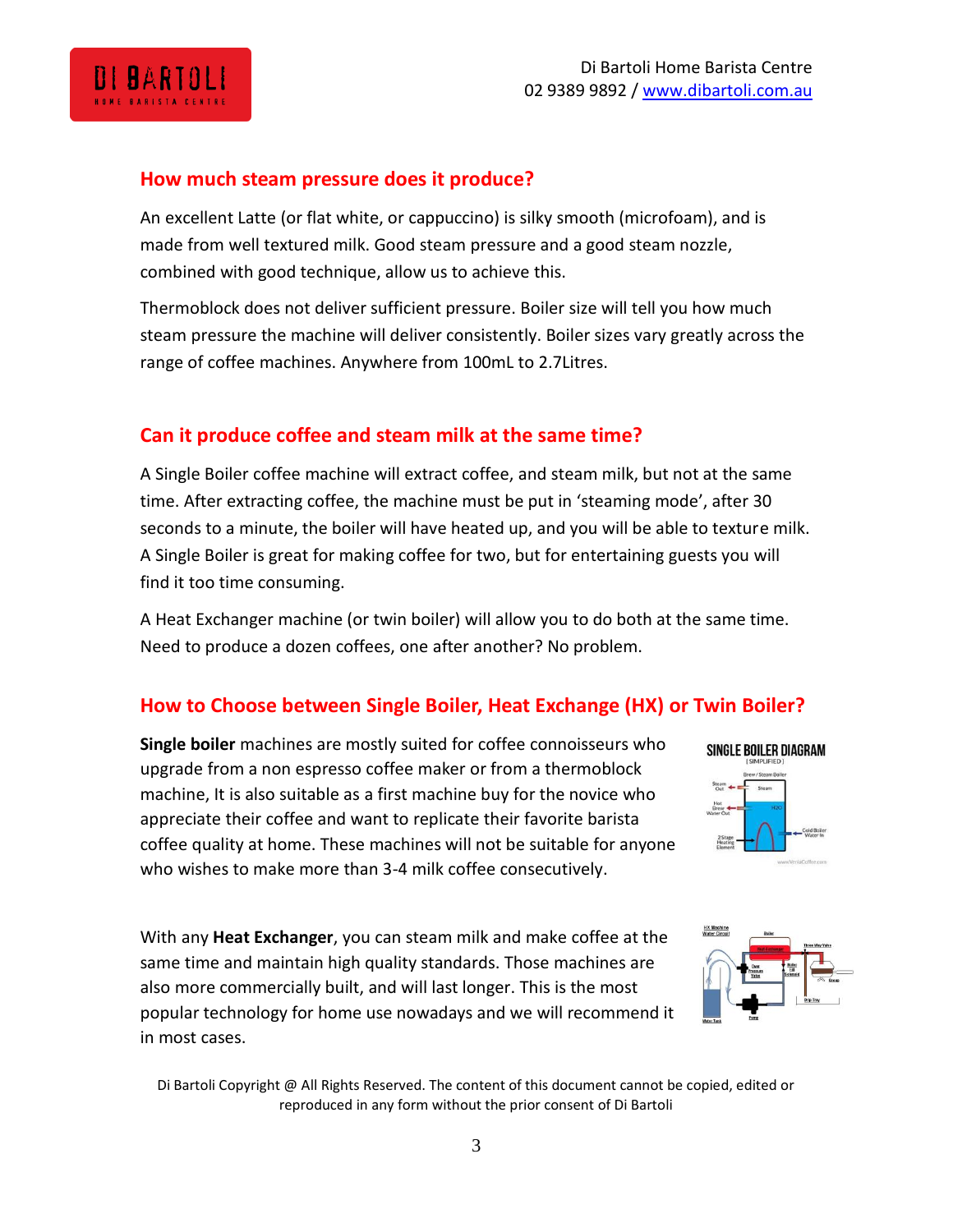If you are a serious coffee geek, experimental with different coffee beans, planning to roast at home, enjoy espresso with no sugar or milk and quite particular about your



a pressure switch.

Choosing between the different HX or Twin Boiler brands and models on our range is best done with our specialists in store or over the phone. We tailor out recommendation based on your own coffee consumption, aesthetics preferences and bench space availability. You will also get a hand on trial to see how good it feels in your hand.

## **E61 Group Head v.s. Traditional Group Head - Which one is better?**

Most prosumer machines brands and models in Australia nowadays incorporate E61 group head and a thermosyphon brewing system. As oppose to a traditional group head design, E61 is heavier with a mass of metal that retains heat better and keeps a stable temperature for brewing. It is also more mechanical and less likely to break than the



traditional system as it operates with a lever / spring as oppose to solenoids. Better water flow control in the boiler also add to stability of brewing temperature, which ensures better and more consistent espresso flavor.

## **How to choose between the different Heat Exchange E61 Group Head Brands and Models?**

**Note: Di Bartoli recommends particularly the equipment selected on [its range,](http://dibartoli.com.au/espresso-equipment/?sort=priceasc) as it meets certain quality and technical support criteria which allows us then meeting warranty obligations and our support [promise](http://dibartoli.com.au/the-di-bartoli-promise/) to you. Any advice below is relating to our selected range only.**

Di Bartoli Copyright @ All Rights Reserved. The content of this document cannot be copied, edited or reproduced in any form without the prior consent of Di Bartoli